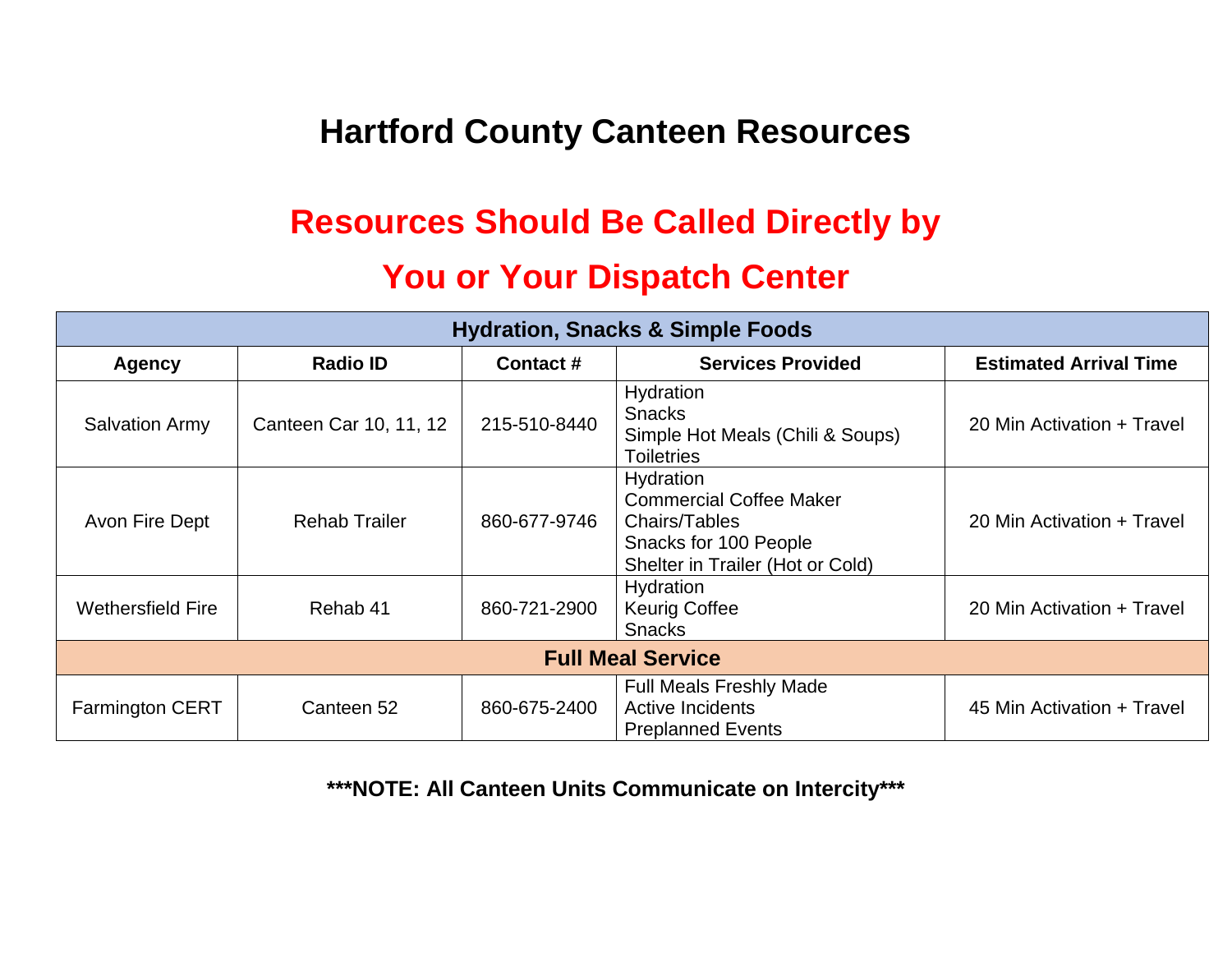

### **Description of Services & Response Times**

#### **Salvation Army Disaster Response Team**

*Full Canteen Unit or Utility Vehicle* **Services Provided:** Snacks, Hydration, Food for 100 People, Simple Hot Meals, Toiletries **Rough ETA:** 20 Min Activation + Travel **POC:** Tim Lavenbein **24/7 Phone:** (215) 510-8440 **Email:** [tim.lavenbein@use.salvationarmy.org](mailto:tim.lavenbein@use.salvationarmy.org)



#### **Avon Volunteer Fire Department**

*Canteen Type Trailer & Utility Vehicle*

**Services Provided:** Snacks, Hydration, Climate Controlled Trailer, Generator, Tables/Chairs, Keurig **Coffee** 

**Rough ETA:** 20 Min Activation + Travel **POC:** Chip Carpenter **24/7 Phone:** 860-677-9746 **Email:** [ccarpenter@avonvfd.org](mailto:ccarpenter@avonvfd.org)